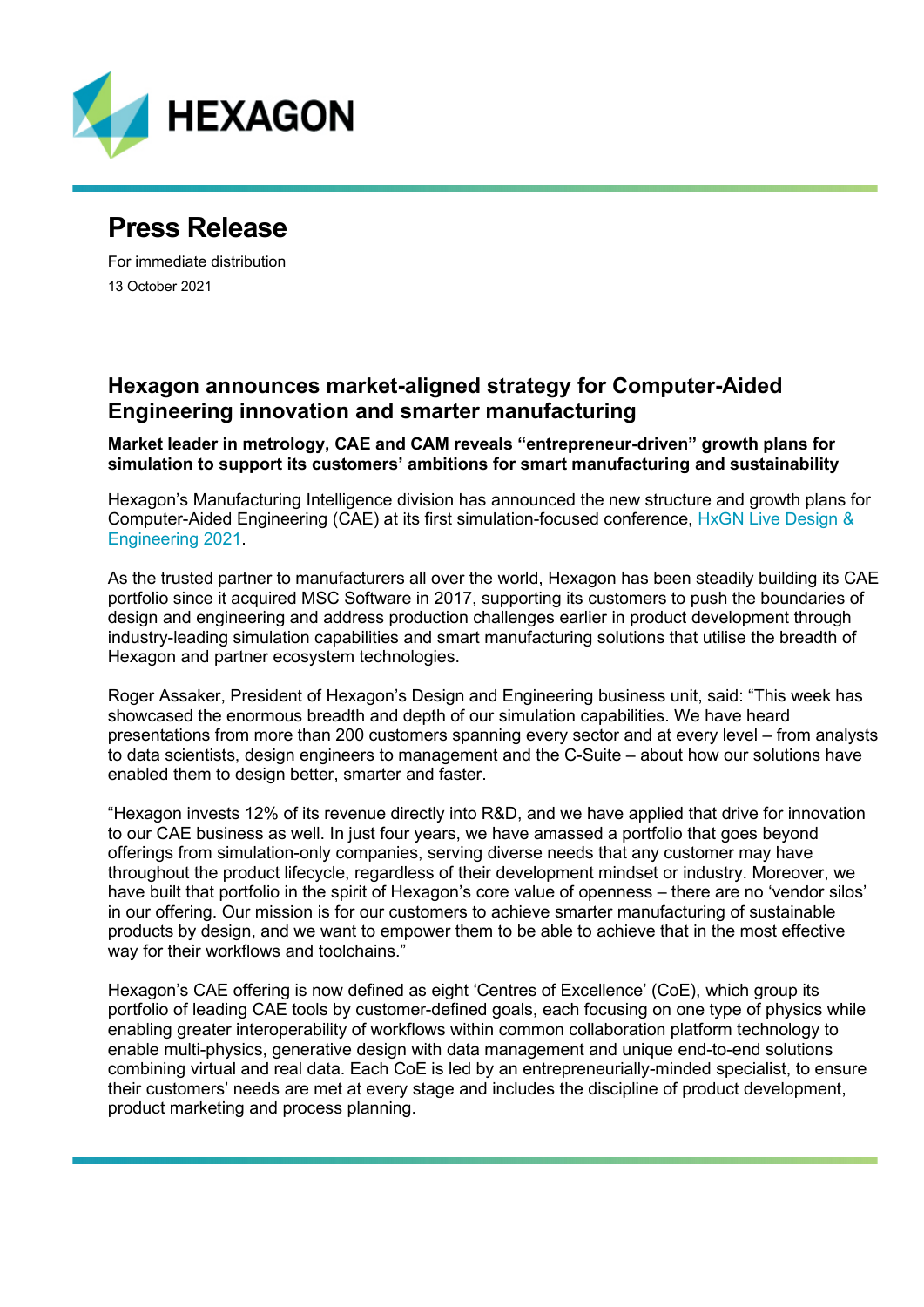

Assaker also revealed that one of Hexagon's key focusses for cross-discipline development is Artificial Intelligence (AI), providing solutions in each CoE that are both physics- and data-based. Hexagon is applying AI to improve accuracy, leverage data and enable problem solving in seconds rather than hours or days, by building on its capabilities in Finite Element and Finite Volume Analysis and other numerical simulation without compromising fidelity.

Helping its customers engineer parts that perform as intended when manufactured is in Hexagon's DNA. Hexagon will continue to help customers move beyond how a part will perform in theory, and to exploit its connection to market-leading metrology and production software to introduce high-value solutions in smart manufacturing. Democratising the use of CAE is implicit to this – making predictive insights available not just to designers, but to take simulation from engineering to the shop floor and the boardroom with new user experiences.

Nearly all of the Hexagon D&E tools will also be available through one licensing system to further lower barriers to entry; MSCOne, which includes partner software, and a new Innovate portal, which forms one simple destination for new and experienced engineers and designers alike to learn about Hexagon's software, CAE topics and training.

The new Centres of Excellence include:

- **Autonomous solutions**, to simulate more scenarios and make next generation advanced driver-assistance systems (ADAS) and autonomous driving a reality as soon as possible, centred around the open Virtual Test Drive (VTD) platform.
- **Computational Fluid Dynamics (CFD)**, for complex multi-physics fluid dynamics for everything from construction to aero-elasticity and MedTech, using Cradle CFD.
- **Acoustics**, the staple of automotive manufacturers and suppliers, aerospace and defence companies, and consumer product manufacturers, using Actran.
- **Structures**, combining modernised high-productivity user experiences with greater accuracy and performance, from MSC Nastran to Marc and MSC Apex.
- **Virtual Manufacturing and Costing**, leading cost engineering and virtual manufacturing of metal forming processes, virtual assembly and metal additive manufacturing solutions, from generative design to manufacturing, building on FTI FormingSuite to Simufact products and MSC Apex Generative Design.
- **System dynamics**, applying unparalleled insight to movement, from supporting electric vehicle powertrain and rotating machinery design to predicting durability and noise, vibration, and harshness (NVH), with the Adams and Romax portfolios.
- **Integrated Computational Materials Engineering (ICME)**, using the best available technology to design and make efficient use of materials, predicting the manufactured product's performance, from polymer composites to metals, using Digimat and MaterialCenter.
- **Applied solutions**, using Hexagon and its partners' technologies to solve real design manufacturing problems, for everything from wind turbines to electric vehicle powertrains.

To explore the breadth of Hexagon CAE please visit the HxGN Live Design & Engineering 2021 virtual event at: https://[hexagonMI.com/DESummitPR](https://hexagonmi.com/DESummitPR)